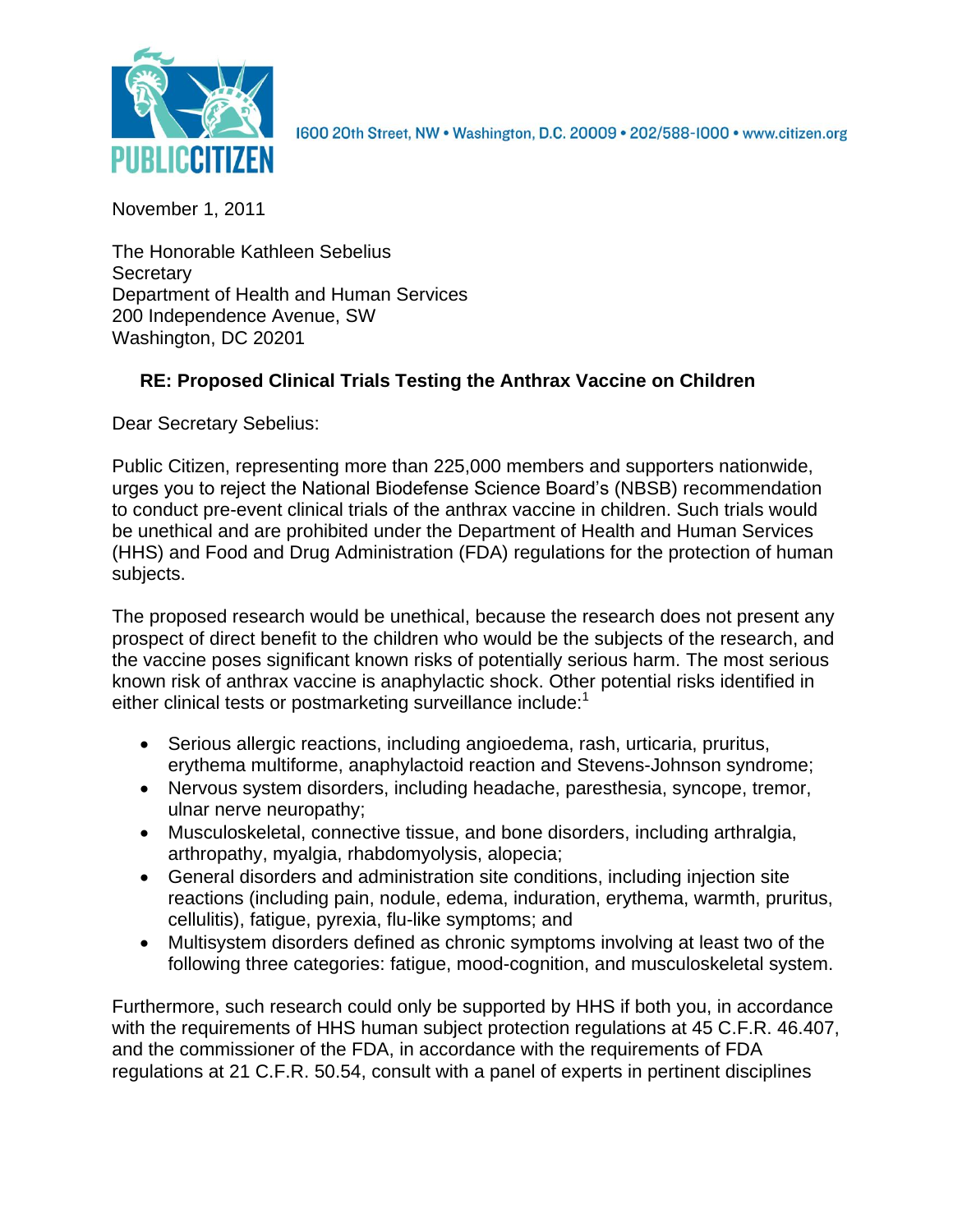(for example, science, medicine, education, ethics, law) and, following an opportunity for public review and comment, determine that:

(a) the research presents a reasonable opportunity to further the understanding, prevention, or alleviation of a serious health problem affecting the health or welfare of children;

(b) the research would be conducted in accordance with sound ethical principles; and

(c) adequate provisions are made for soliciting the assent of children and the permission of their parents or guardians.

Regarding determination (a), anthrax currently is not "a serious health problem affecting the health or welfare of children" in the U.S., and the extremely remote chance of children being exposed to anthrax is not sufficient justification for testing the anthrax vaccine in children, particularly since there are antibiotics approved by the FDA for use in children to treat post-exposure cutaneous or inhalation anthrax, including penicillin and doxycycline.

Regarding determination (b), as we have noted above, the proposed research would not be consistent with sound ethical principles, because exposing vulnerable children, who lack autonomy to make an independent decision about participation in research, to a high-risk experimental intervention is not justified given the lack of any direct benefit to the subjects and the fact that anthrax is not a serious health problem affecting the health and welfare of children.

Finally, regarding determination (c), it is highly unlikely that parents who are truly informed about the nature of the anthrax vaccine, the absence of benefits to the subjects, the availability of FDA-approved antibiotics for post-anthrax exposure treatment, and the highly unlikely possibility of anthrax exposure to children would give permission for their children to be in such research.

Millions of taxpayer dollars currently are being spent to maintain a national stockpile of anthrax vaccine. Exaggerating the risk of an anthrax bioterrorism event for both adults and children may help justify such expenditures, but should not be used to justify unethical research in children.

In closing, we urge you to immediately reject the NBSB's recommendation to conduct unethical pre-event clinical trials of the anthrax vaccine in children.